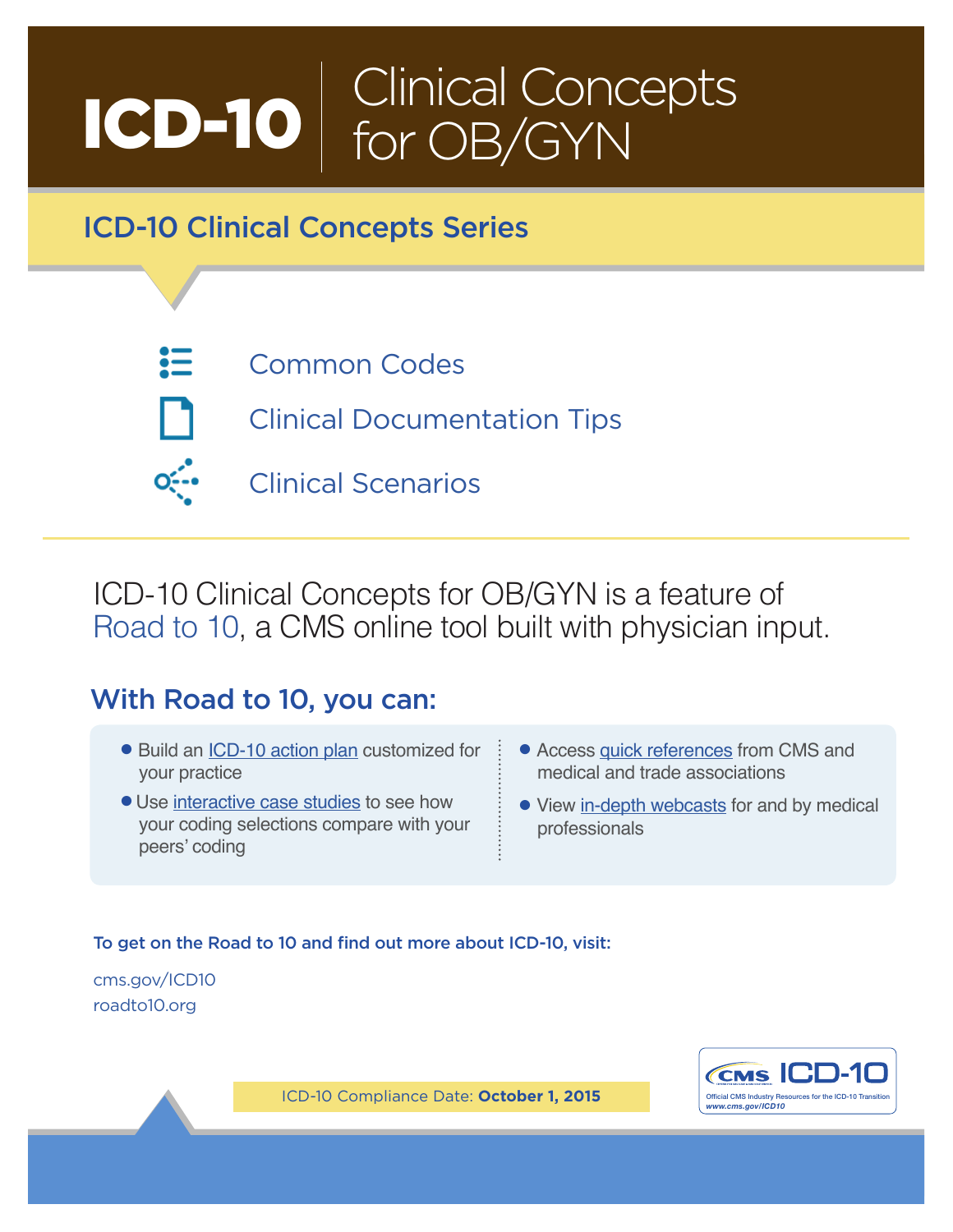# Table Of Contents

# [Common Codes](#page-2-0)

- Abnormal Female Genital Cytology (Excluding [Neoplasia and Malignancy](#page-2-1)  Codes)
- [Excessive, Frequent and](#page-3-0)  Irregular Menstruation
- General Medical and [Gynecological Examinations](#page-3-0)
- [Hypertension](#page-3-0)
- [Inflammation of Vagina and](#page-4-0)  Vulva
- [Lump in Breast and Other](#page-4-0)  Disorders of Breast
- [Selected Menopausal and](#page-5-0)  other Perimenopausal **Disorders**
- [Noninflammatory Disorders](#page-5-0)  of Ovary, Fallopian Tubes and Broad Ligament
- [Supervision of Normal](#page-6-0)  **Pregnancy**
- [Urinary Tract Infection,](#page-6-0)  **Cystitis**

# [Primer for Clinical Documentation](#page-7-0)

- [Trimester](#page-7-1)
- [Vomiting](#page-8-0)
- [Abortion](#page-8-0)
- [Childbirth and Puerperium](#page-9-0)  Distinct from Trimester

# [Clinical Scenarios](#page-11-0)

- [Scenario 1: Abdominal Pain](#page-11-1) & Ovarian Cyst
- Scenario 2: Breast Lump/ [Annual Well Woman Exam](#page-13-0)
- [Scenario 3: Preeclampsia](#page-15-0)
- [Scenario 4: Bacterial](#page-17-0)  Vaginosis
- [Intent of Encounter](#page-9-0)
- [Complications of Pregnancy](#page-10-0)
- [Alcohol Use, Substance](#page-10-0)  Abuse and Tobacco **Dependence**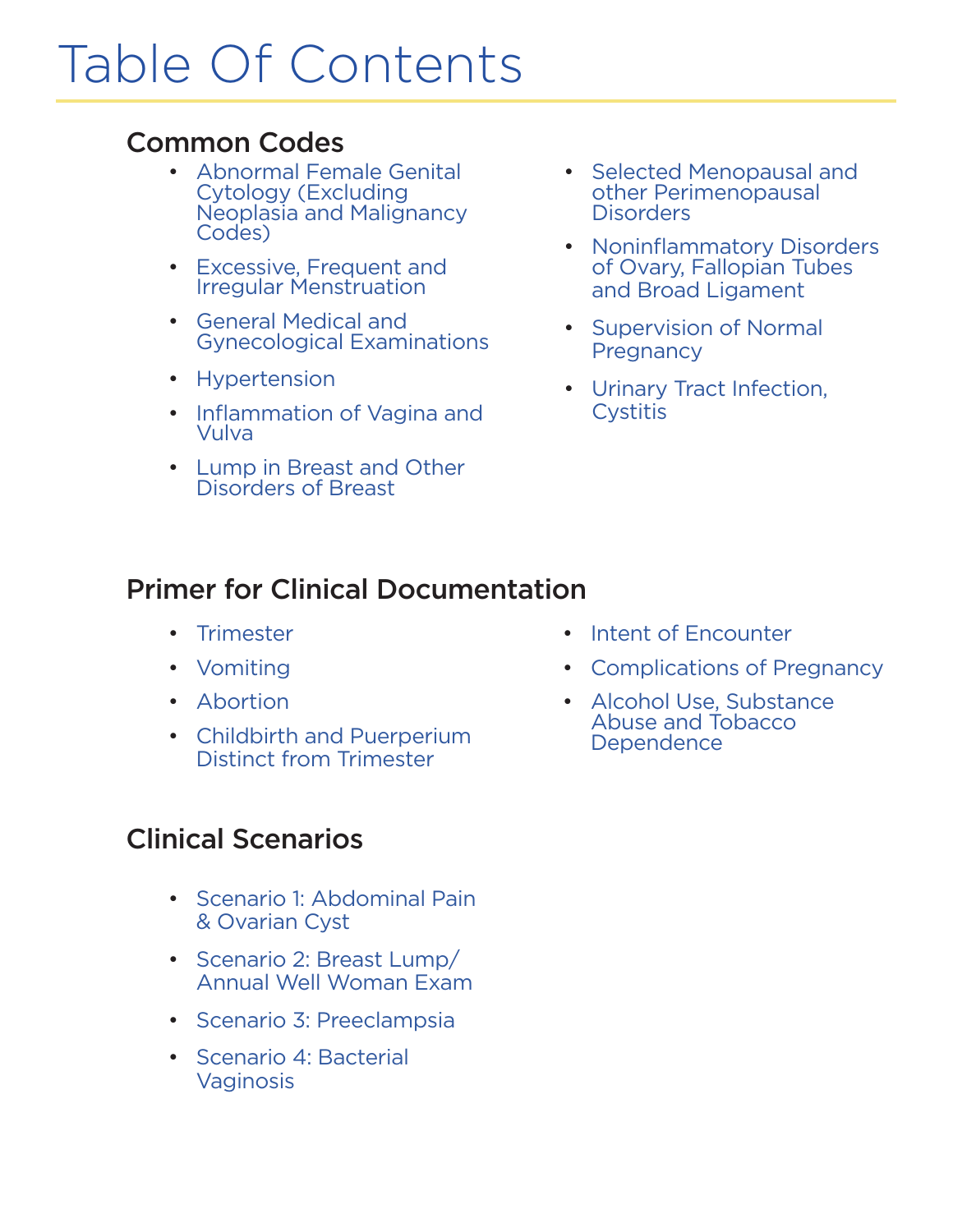# <span id="page-2-1"></span><span id="page-2-0"></span>Common Codes

# ICD-10 Compliance Date: **October 1, 2015**

# **Abnormal Female Genital Cytology (Excluding Neoplasia and Malignancy Codes) (ICD-9-CM 622.10, 622.11, 622.12, 792.9, 795.01 to 795.19 range, 795.4)**

| R87.610  | Atypical squamous cells of undetermined significance on cytologic smear<br>of cervix (ASC-US)                               |
|----------|-----------------------------------------------------------------------------------------------------------------------------|
| R87.611  | Atypical squamous cells cannot exclude high grade squamous intraepithe-<br>lial lesion on cytologic smear of cervix (ASC-H) |
|          |                                                                                                                             |
| R87.612  | Low grade squamous intraepithelial lesion on cytologic smear of cervix (LGSIL)                                              |
| R87.613  | High grade squamous intraepithelial lesion on cytologic smear of cervix (HGSIL)                                             |
| R87.615  | Unsatisfactory cytologic smear of cervix                                                                                    |
| R87.616  | Satisfactory cervical smear but lacking transformation zone                                                                 |
| R87.618  | Other abnormal cytological findings on specimens from cervix uteri                                                          |
| R87.619* | Unspecified abnormal cytological findings in specimens from cervix uteri                                                    |
| R87.620  | Atypical squamous cells of undetermined significance on cytologic smear of vagina (ASC-US)                                  |
| R87.621  | Atypical squamous cells cannot exclude high grade squamous intraepithe-                                                     |
|          | lial lesion on cytologic smear of vagina (ASC-H)                                                                            |
| R87.622  | Low grade squamous intraepithelial lesion on cytologic smear of vagina (LGSIL)                                              |
| R87.623  | High grade squamous intraepithelial lesion on cytologic smear of vagina (HGSIL)                                             |
| R87.625  | Unsatisfactory cytologic smear of vagina                                                                                    |
| R87.628  | Other abnormal cytological findings on specimens from vagina                                                                |
| R87.629* | Unspecified abnormal cytological findings in specimens from vagina                                                          |
| R87.69   | Abnormal cytological findings in specimens from other female genital organs                                                 |
| N87.0    | Mild cervical dysplasia                                                                                                     |
| N87.1    | Moderate cervical dysplasia                                                                                                 |
| N87.9*   | Dysplasia of cervix uteri, unspecified                                                                                      |
| R87.810  | Cervical high risk human papillomavirus (HPV) DNA test positive                                                             |
| R87.811  | Vaginal high risk human papillomavirus (HPV) DNA test positive                                                              |
| R87.820  | Cervical low risk human papillomavirus (HPV) DNA test positive                                                              |
| R87.821  | Vaginal low risk human papillomavirus (HPV) DNA test positive                                                               |
|          |                                                                                                                             |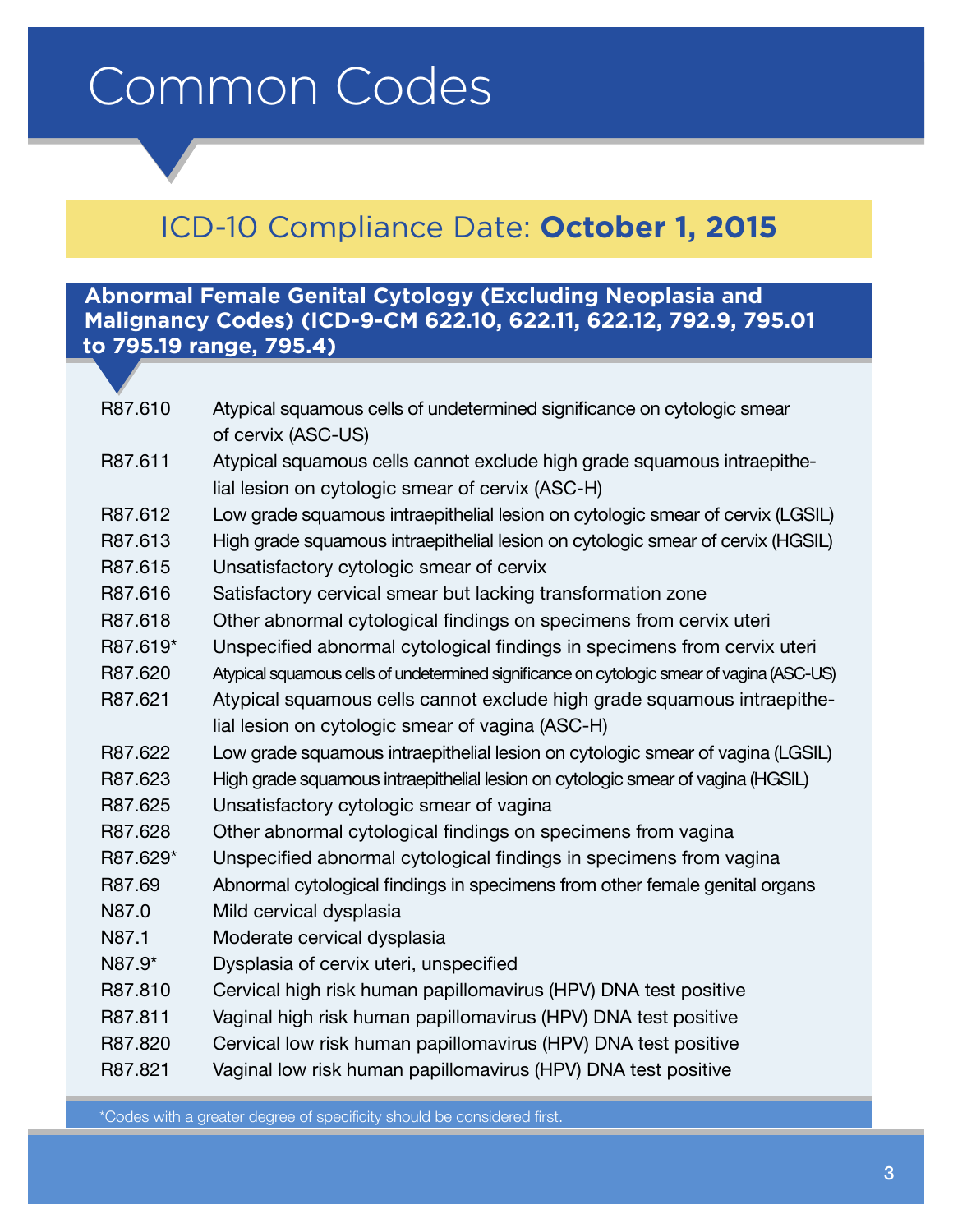# <span id="page-3-0"></span>**Excessive, Frequent and Irregular Menstruation (ICD-9-CM 626.2 To 626.6 Range, 627.0)**

| N92.0  | Excessive and frequent menstruation with regular cycle   |
|--------|----------------------------------------------------------|
| N92.1  | Excessive and frequent menstruation with irregular cycle |
| N92.2  | Excessive menstruation at puberty                        |
| N92.3  | <b>Ovulation bleeding</b>                                |
| N92.4  | Excessive bleeding in the premenopausal period           |
| N92.5  | Other specified irregular menstruation                   |
| N92.6* | Irregular menstruation, unspecified                      |

\*Codes with a greater degree of specificity should be considered first.

# **General Medical and Gynecological Examinations (ICD-9-CM V70.0, V72.31, V72.32) (Excluding Contraceptive and Procreative Codes)**

| Z00.00  | Encounter for general adult medical exam without abnormal findings                    |
|---------|---------------------------------------------------------------------------------------|
| Z00.01  | Encounter for general adult medical exam with abnormal findings                       |
| Z01.411 | Encounter for gynecological examination (general) (routine) with abnormal findings    |
| Z01.419 | Encounter for gynecological examination (general) (routine) without abnormal findings |
| Z01.42  | Encounter for cervical smear to confirm findings of recent normal smear fol           |
|         | lowing initial abnormal smear                                                         |

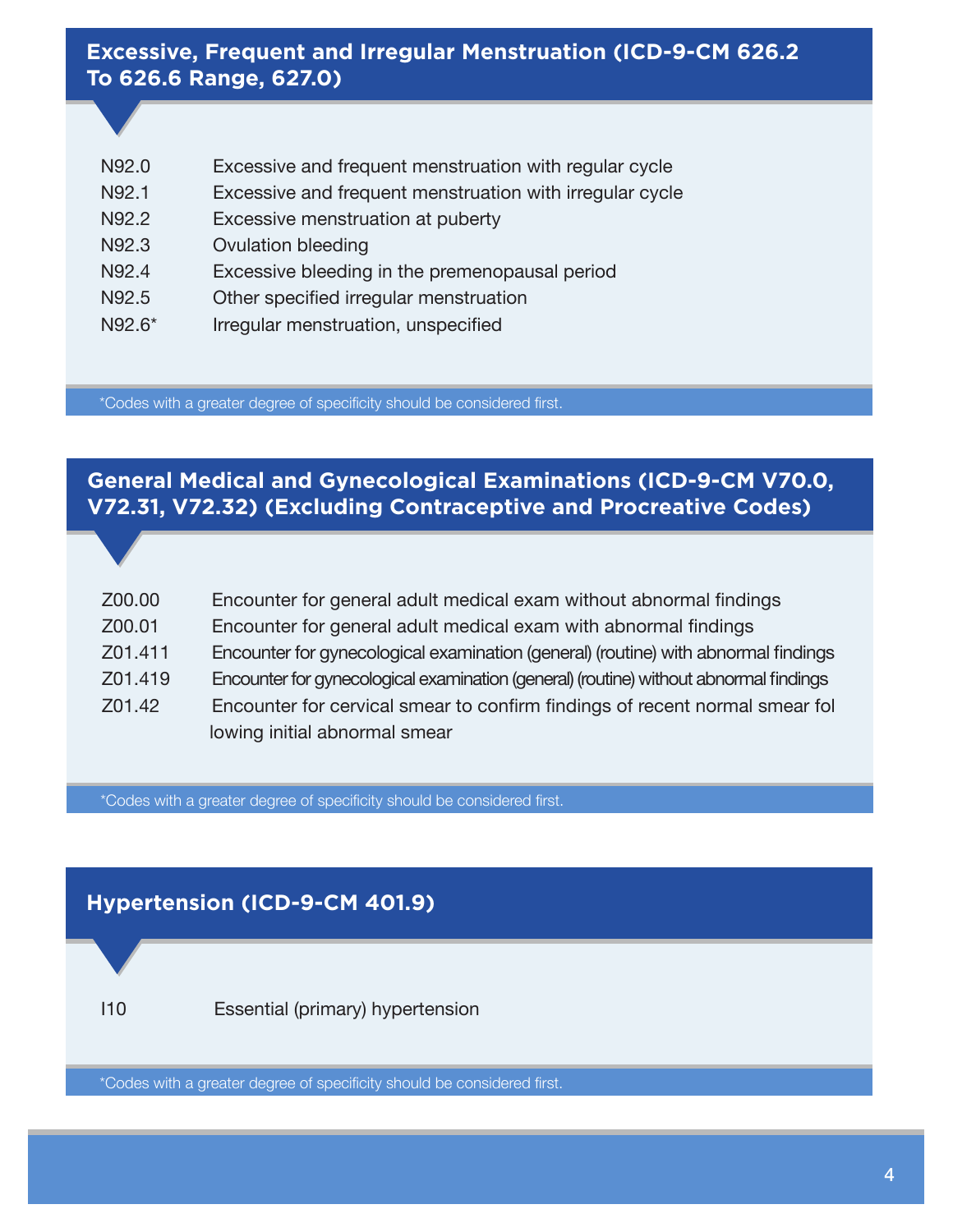# <span id="page-4-0"></span>**Inflammation of Vagina and Vulva (ICD-9-CM 616.10, 616.4, 616.50, 616.81, 616.89)**

| N76.0  | Acute vaginitis                                  |
|--------|--------------------------------------------------|
| N76.1  | Subacute and chronic vaginitis                   |
| N76.2  | <b>Acute vulvitis</b>                            |
| N76.3  | Subacute and chronic vulvitis                    |
| N76.4  | Abscess of vulva                                 |
| N76.5  | Ulceration of vagina                             |
| N76.6  | Ulceration of vulva                              |
| N76.81 | Mucositis (ulcerative) of vagina and vulva       |
| N76.89 | Other specified inflammation of vagina and vulva |

\*Codes with a greater degree of specificity should be considered first.

## **Lump in Breast and Other Disorders of the Breast (ICD-9-CM 611.2, 611.3, 611.4, 611.5, 611.6, 611.71 to 611.79 range, 611.81 To 611.89 range, 611.9)**

- N64.0 Fissure and fistula of nipple
- N64.1 Fat necrosis of breast
- N64.2 Atrophy of breast
- N64.3 Galactorrhea not associated with childbirth
- N64.4 Mastodynia
- N64.51 Induration of breast
- N64.52 Nipple discharge
- N64.53 Retraction of nipple
- N64.59 Other signs and symptoms in breast
- N64.81 Ptosis of breast
- N64.82 Hypoplasia of breast
- N64.89 Other specified disorders of breast
- N64.9<sup>\*</sup> Disorder of breast, unspecified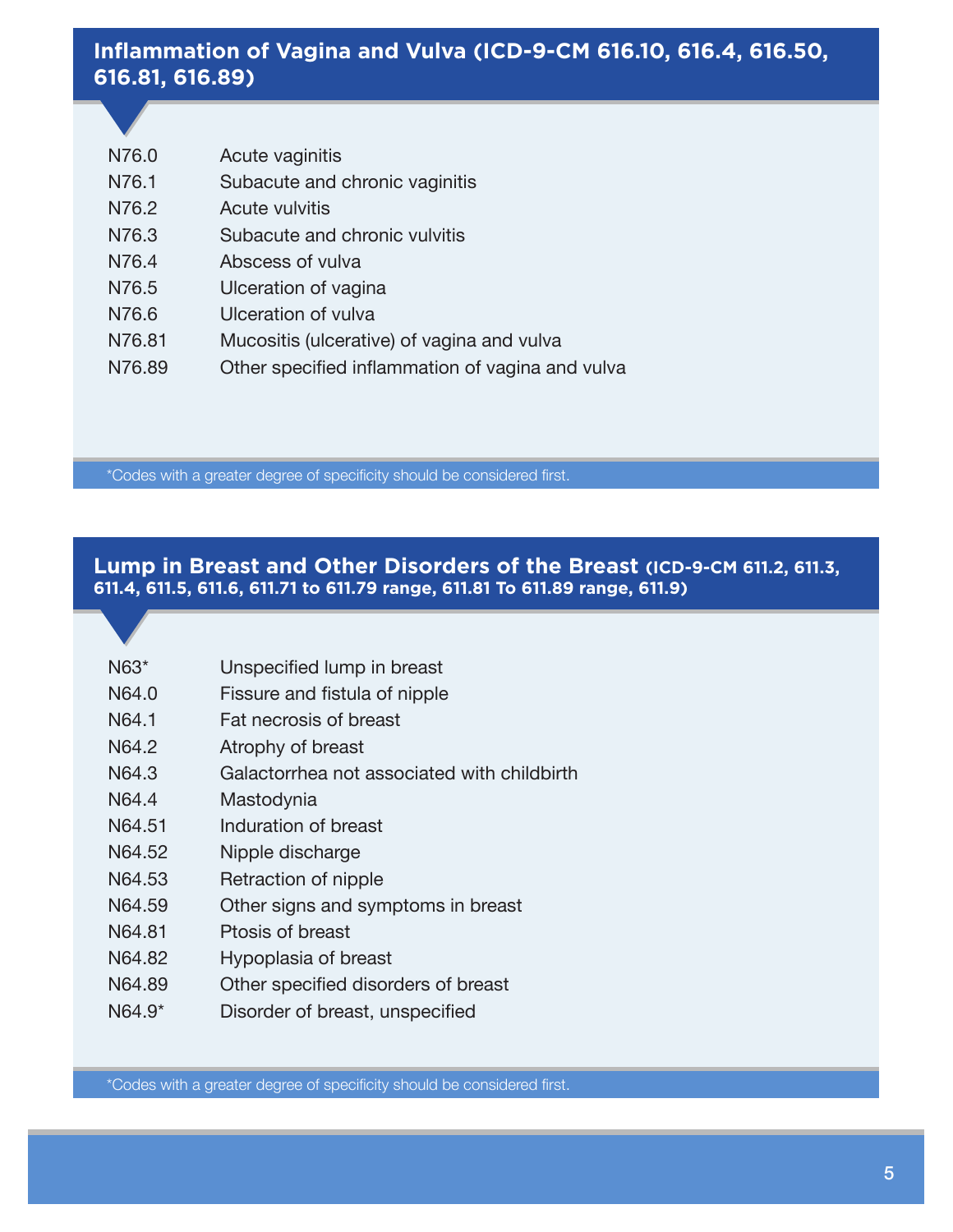#### <span id="page-5-0"></span>**Selected Menopausal and Other Perimenopausal Disorders (ICD-9- CM 627.0 to 627.9 range) (Excluding Post-menopausal Osteoporosis and Urethritis Codes)**

| N92.4  | Excessive bleeding in the premenopausal period          |
|--------|---------------------------------------------------------|
| N95.0  | Postmenopausal bleeding                                 |
| N95.1  | Menopausal and female climacteric states                |
| N95.2  | Postmenopausal atrophic vaginitis                       |
| N95.8  | Other specified menopausal and perimenopausal disorders |
| N95.9* | Unspecified menopausal and perimenopausal disorder      |
|        |                                                         |

\*Codes with a greater degree of specificity should be considered first.

# **Noninflammatory Disorders of Ovary, Fallopian Tubes, and Broadligament (ICD-9-CM 620.0 to 620.9 range)**

| N83.0 | Follicular cyst of ovary |  |  |
|-------|--------------------------|--|--|
|-------|--------------------------|--|--|

- N83.1 Corpus luteum cyst
- N83.20<sup>\*</sup> Unspecified ovarian cysts
- N83.29 Other ovarian cysts
- N83.31 Acquired atrophy of ovary
- N83.32 Acquired atrophy of fallopian tube
- N83.33 Acquired atrophy of ovary and fallopian tube
- N83.4 Prolapse and hernia of ovary and fallopian tube
- N83.51 Torsion of ovary and ovarian pedicle
- N83.52 Torsion of fallopian tube
- N83.53 Torsion of ovary, ovarian pedicle and fallopian tube
- N83.6 Hematosalpinx
- N83.7 Hematoma of broad ligament
- N83.8 Other noninflammatory disorders of ovary, fallopian tube & broad ligament
- N83.9<sup>\*</sup> Noninflammatory disorder of ovary, fallopian tube and broad ligament, unspecified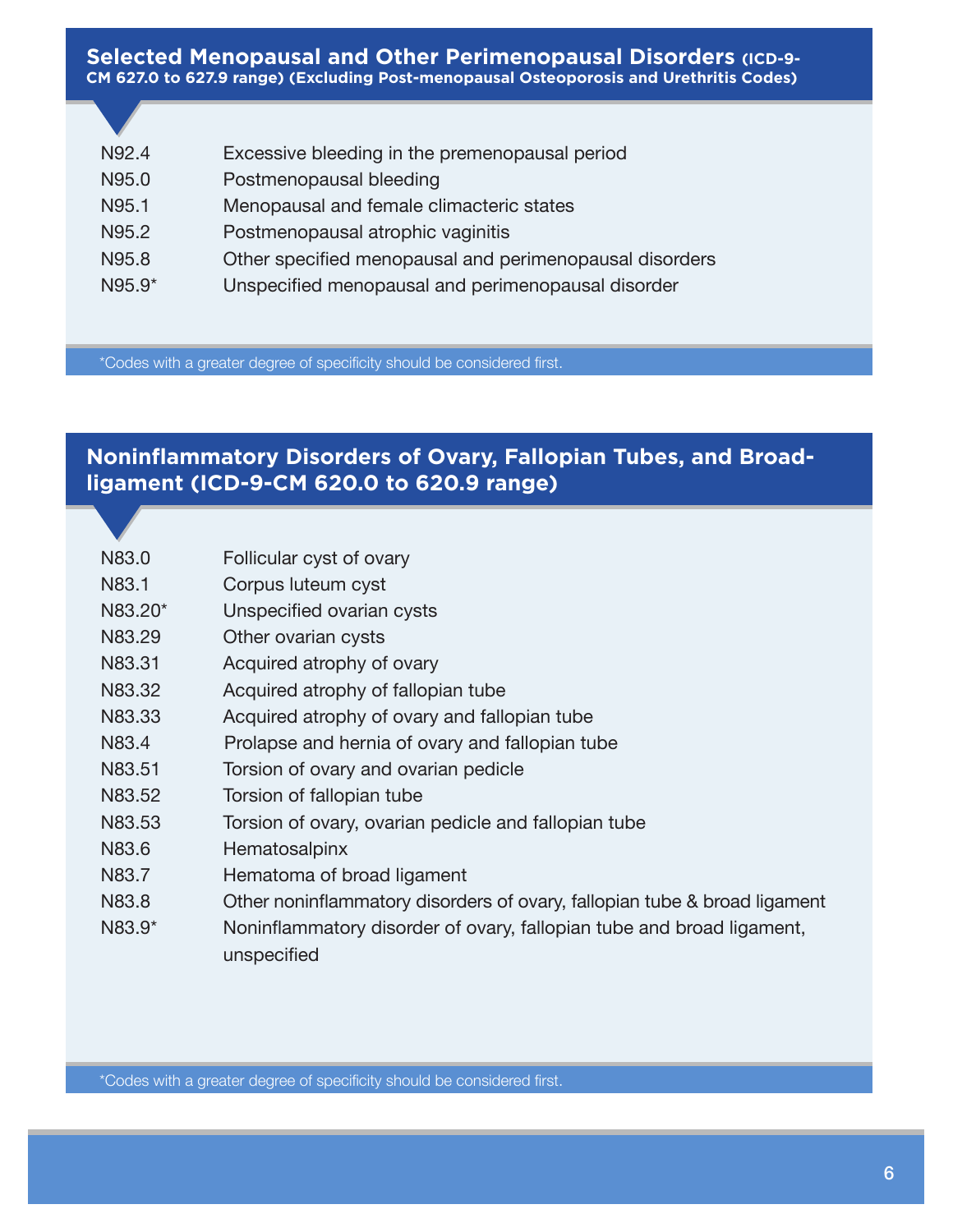<span id="page-6-0"></span>

| Z34.00* | Encounter for supervision of normal first pregnancy, unspecified trimester        |
|---------|-----------------------------------------------------------------------------------|
| Z34.01  | Encounter for supervision of normal first pregnancy, first trimester              |
| Z34.02  | Encounter for supervision of normal first pregnancy, second trimester             |
| Z34.03  | Encounter for supervision of normal first pregnancy, third trimester              |
| Z34.80* | Encounter for supervision of other normal pregnancy, unspecified trimester        |
| Z34.81  | Encounter for supervision of other normal pregnancy, first trimester              |
| Z34.82  | Encounter for supervision of other normal pregnancy, second trimester             |
| Z34.83  | Encounter for supervision of other normal pregnancy, third trimester              |
| Z34.90* | Encounter for supervision of normal pregnancy, unspecified, unspecified trimester |
| Z34.91* | Encounter for supervision of normal pregnancy, unspecified, first trimester       |
| Z34.92* | Encounter for supervision of normal pregnancy, unspecified, second trimester      |
| Z34.93* | Encounter for supervision of normal pregnancy, unspecified, third trimester       |
|         |                                                                                   |

\*Codes with a greater degree of specificity should be considered first.

# **Urinary Tract Infection, Cystitis (ICD-9-CM 599.0, 595.0, 595.1, 595.2, 595.3, 595.4, 595.5, 595.81, 595.82, 595.89)**

| N30.00 | Acute cystitis without hematuria                  |
|--------|---------------------------------------------------|
| N30.01 | Acute cystitis with hematuria                     |
| N30.10 | Interstitial cystitis (chronic) without hematuria |
| N30.11 | Interstitial cystitis (chronic) with hematuria    |
| N30.20 | Other chronic cystitis without hematuria          |
| N30.21 | Other chronic cystitis with hematuria             |
| N30.30 | Trigonitis without hematuria                      |
| N30.31 | Trigonitis with hematuria                         |
| N30.40 | Irradiation cystitis without hematuria            |
| N30.41 | Irradiation cystitis with hematuria               |
| N30.80 | Other cystitis without hematuria                  |
| N30.81 | Other cystitis with hematuria                     |
| N30.90 | Cystitis, unspecified without hematuria           |
| N30.91 | Cystitis, unspecified with hematuria              |
| N39.0* | Urinary tract infection, site not specified       |
|        |                                                   |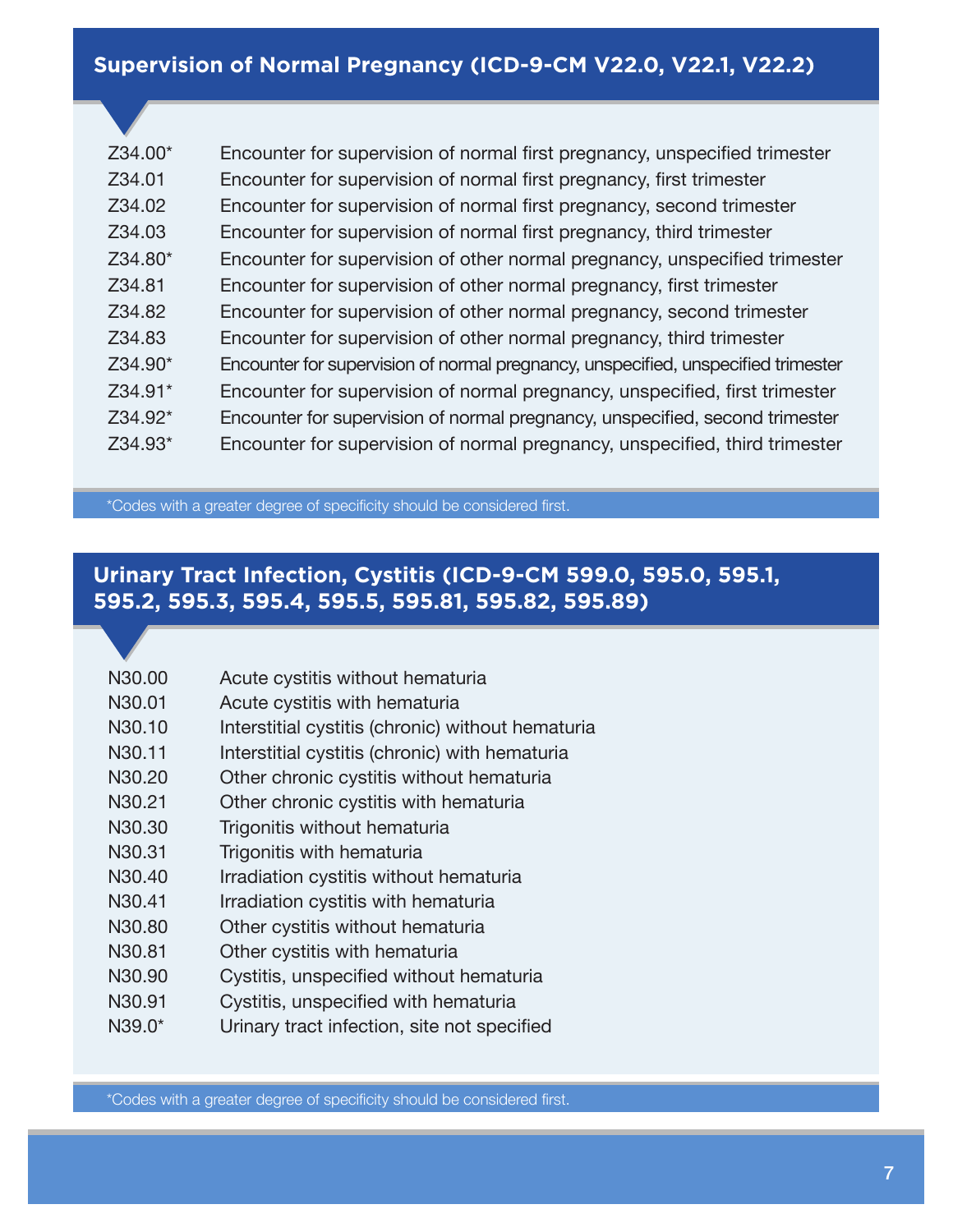# <span id="page-7-1"></span><span id="page-7-0"></span>Clinical Documentation Tips

# ICD-10 Compliance Date: **October 1, 2015**

Specifying anatomical location and laterality required by ICD-10 is easier than you think. This detail reflects how physicians and clinicians communicate and to what they pay attention - it is a matter of ensuring the information is captured in your documentation.

In ICD-10-CM, there are three main categories of changes:

- **Definition Changes**
- **Definition Change**
- **Increased Specificity**

Over 1/3 of the expansion of ICD-10 codes is due to the addition of laterality (left, right, bilateral). Physicians and other clinicians likely already note the side when evaluating the clinically pertinent anatomical site(s).

### **TRIMESTER**

#### Definition Change

Documentation of trimester is required. Determination is calculated from first day of last menstrual period, and is documented in weeks.

The definitions of trimesters are:

| 1. First Trimester  | Less than 14 weeks, 0 days                   |
|---------------------|----------------------------------------------|
| 2. Second Trimester | 14 weeks, 0 days through 27 weeks and 6 days |
| 3. Third Trimester  | 28 weeks through delivery                    |

## **ICD-10 Code Examples**

| O <sub>26.851</sub>  | Spotting complicating pregnancy, first trimester       |
|----------------------|--------------------------------------------------------|
| O <sub>26</sub> .852 | Spotting complicating pregnancy, second trimester      |
| O <sub>26</sub> .853 | Spotting complicating pregnancy, third trimester       |
| O <sub>26</sub> .859 | Spotting complicating pregnancy, unspecified trimester |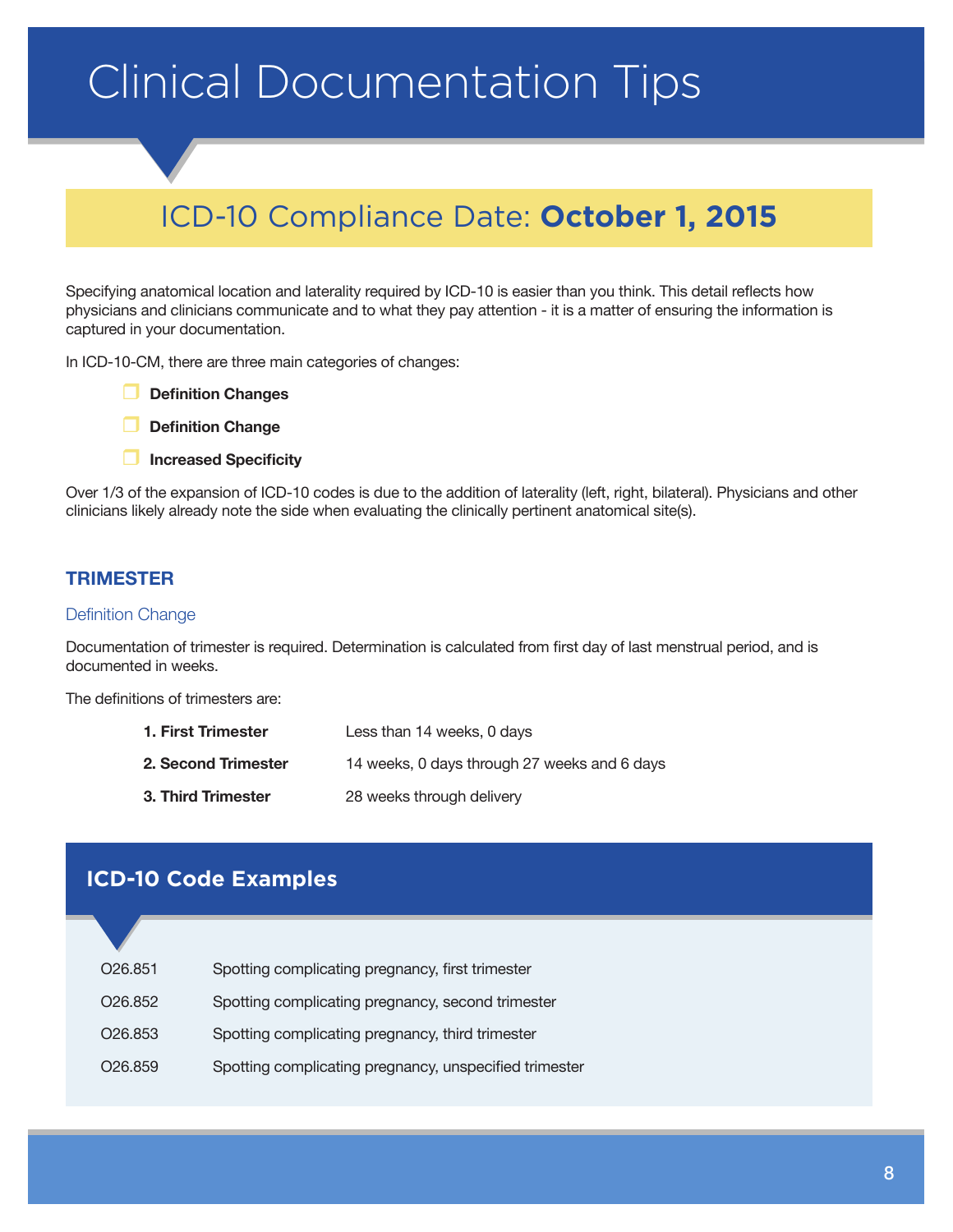#### <span id="page-8-0"></span>**VOMITING**

#### Definition Change

The time frame for differentiating early and late vomiting in pregnancy has been changed from 22 to 20 weeks.

| <b>ICD-10 Code Examples</b> |                            |  |
|-----------------------------|----------------------------|--|
|                             |                            |  |
| O <sub>21.0</sub>           | Mild hyperemesis gravidum  |  |
| O <sub>21.2</sub>           | Late vomiting of pregnancy |  |

#### **ABORTION**

#### Definiton Change

The timeframe for a missed abortion (vs. fetal death) has changed from 22 to 20 weeks. In ICD-10-CM, an elective abortion is now described as an elective termination of pregnancy.

There are four spontaneous abortion definitions in ICD-10; use the appropriate definition in your documentation:

| <b>1.Missed Abortion</b> | No bleeding, os closed                                        |
|--------------------------|---------------------------------------------------------------|
| 2. Threatened Abortion   | Bleeding, os closed                                           |
| 3. Incomplete Abortion   | Bleeding, os open, products of conception (POC) are extruding |
| 4. Complete Abortion     | Possible bleeding or spotting, os closed, all POC expelled    |

# **ICD-10 Code Examples**

| O <sub>0</sub> 2.1 | Missed abortion                                 |
|--------------------|-------------------------------------------------|
| O36.4XX1           | Maternal care for intrauterine death, fetus 1   |
| Z33.2              | Encounter for elective termination of pregnancy |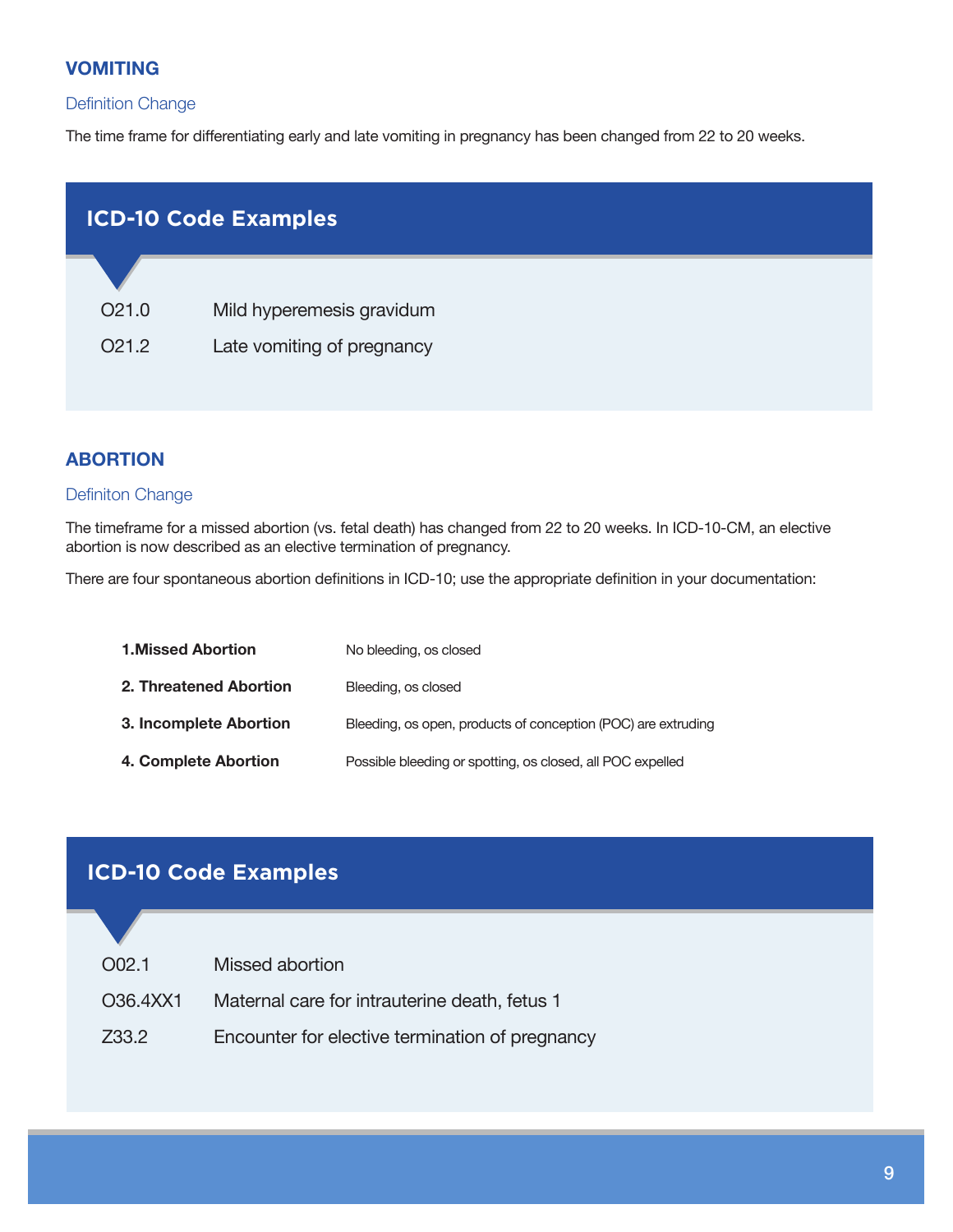### <span id="page-9-0"></span>**CHILDBIRTH AND PUERPERIUM DISTINCT FROM TRIMESTER**

#### Terminology Difference

ICD-10 allows for the description of "pregnancy", "childbirth" and "puerperium" as distinct concepts from "trimester."

| <b>ICD-10 Code Examples</b> |                                                                        |  |  |  |
|-----------------------------|------------------------------------------------------------------------|--|--|--|
|                             |                                                                        |  |  |  |
| O99.351                     | Diseases of the nervous system complicating pregnancy, first trimester |  |  |  |

O99.352 Diseases of the nervous system complicating the pregnancy, second trimester

#### **INTENT OF ENCOUNTER**

#### Increased Specificity

When documenting intent of encounter, include the following:

| 1. Type of Encounter    | e.g. OB or GYN, contraception management, postpartum care |
|-------------------------|-----------------------------------------------------------|
| <b>2. Complications</b> | Note any abnormal findings with examination               |

# **ICD-10 Code Examples**

| Z30.011 | Encounter for initial prescription of contraceptive pills |
|---------|-----------------------------------------------------------|
| Z31.82  | Encounter for Rh incompatibility status                   |

Z39.1 Encounter for care and examination of lactating mother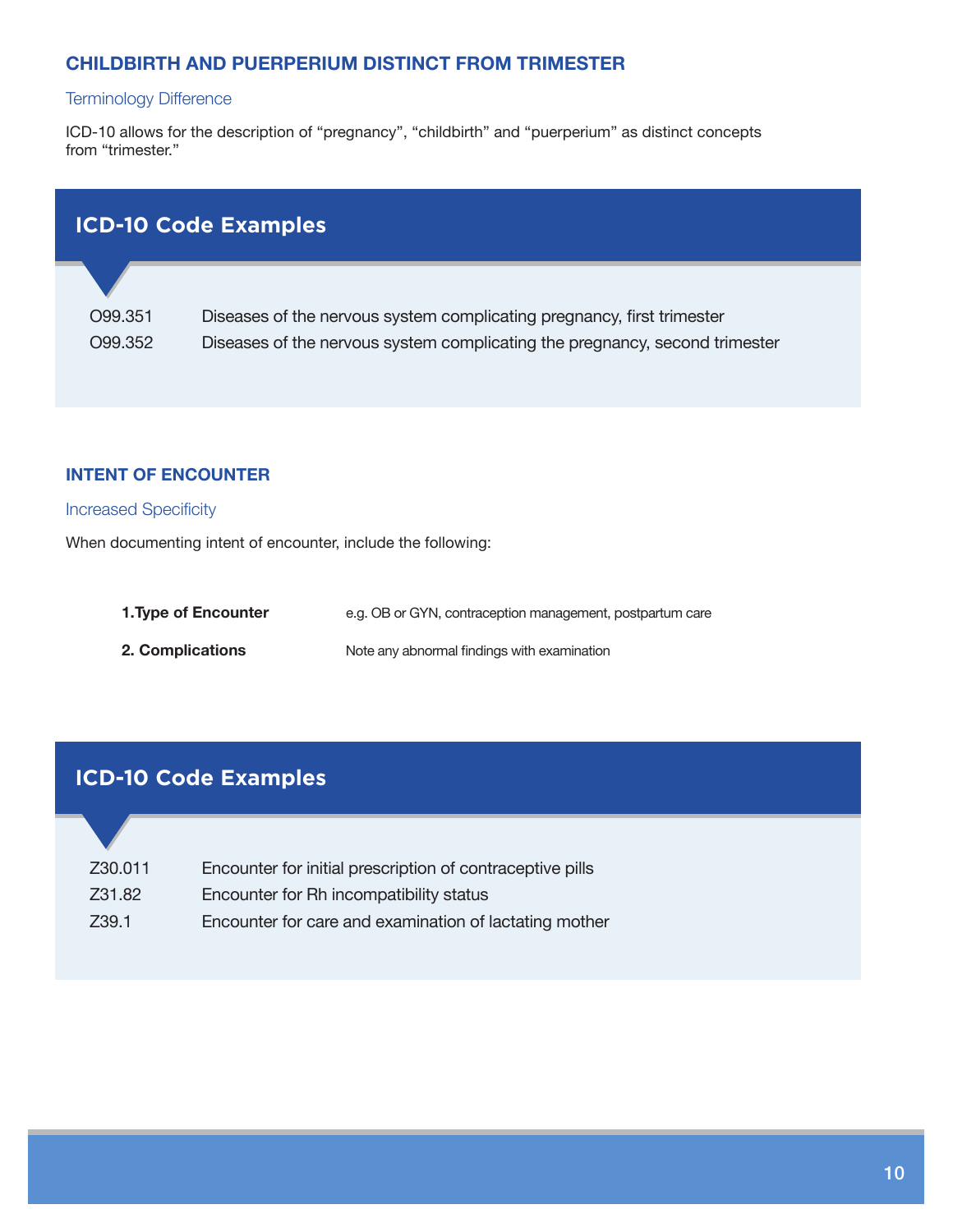## <span id="page-10-0"></span>**COMPLICATIONS OF PREGNANCY**

#### Increased Specificity

Documentation of conditions/complications of pregnancy will need to distinguish between pre-existing conditions, or pregnancy-related conditions.

When documenting well child exams and screen, include the following:

| <b>1. Condition Detail</b> | Was the condition pre-existing (i.e. present before pregnancy)                               |
|----------------------------|----------------------------------------------------------------------------------------------|
| 2. Trimester               | When did the pregnancy-related condition develop?                                            |
| 3. Casual Relationship     | Establish the relationship between the pregnancy and the complication (i.e.<br>preeclampsia) |

# **ICD-10 Code Examples**

| O99.011             | Anemia complicating pregnancy, first trimester                         |
|---------------------|------------------------------------------------------------------------|
| O <sub>13.2</sub>   | Gestational [pregnancy-induced] hypertension without significant       |
|                     | proteinuria, second trimester                                          |
| O <sub>24.012</sub> | Pre-existing diabetes mellitus, type 1, in pregnancy, second trimester |

## **ALCOHOL USE, SUSTANCE ABUSE, AND TOBACCO DEPENDENCE**

#### Increased Specificity

Documentation should capture the mother's use (or non-use) of tobacco, alcohol and substance abuse along with the associated risk to the child.

A secondary code from category F17, nicotine dependence or Z72.0, tobacco use should also be assigned when codes associated with category O99.33, smoking (tobacco) complicating pregnancy are used. In a similar manner, a secondary code from category F10, alcohol related disorders, should also be assigned when codes under category O99.31, Alcohol use complicating pregnancy, are used.

# **ICD-10 Code Examples**

| O99.311  | Alcohol use complicating pregnancy, first trimester                            |
|----------|--------------------------------------------------------------------------------|
| O99.331  | Smoking (tobacco) complicating pregnancy, first trimester                      |
| O35.4XX1 | Maternal care for (suspected) damage to fetus from alcohol, fetus <sup>1</sup> |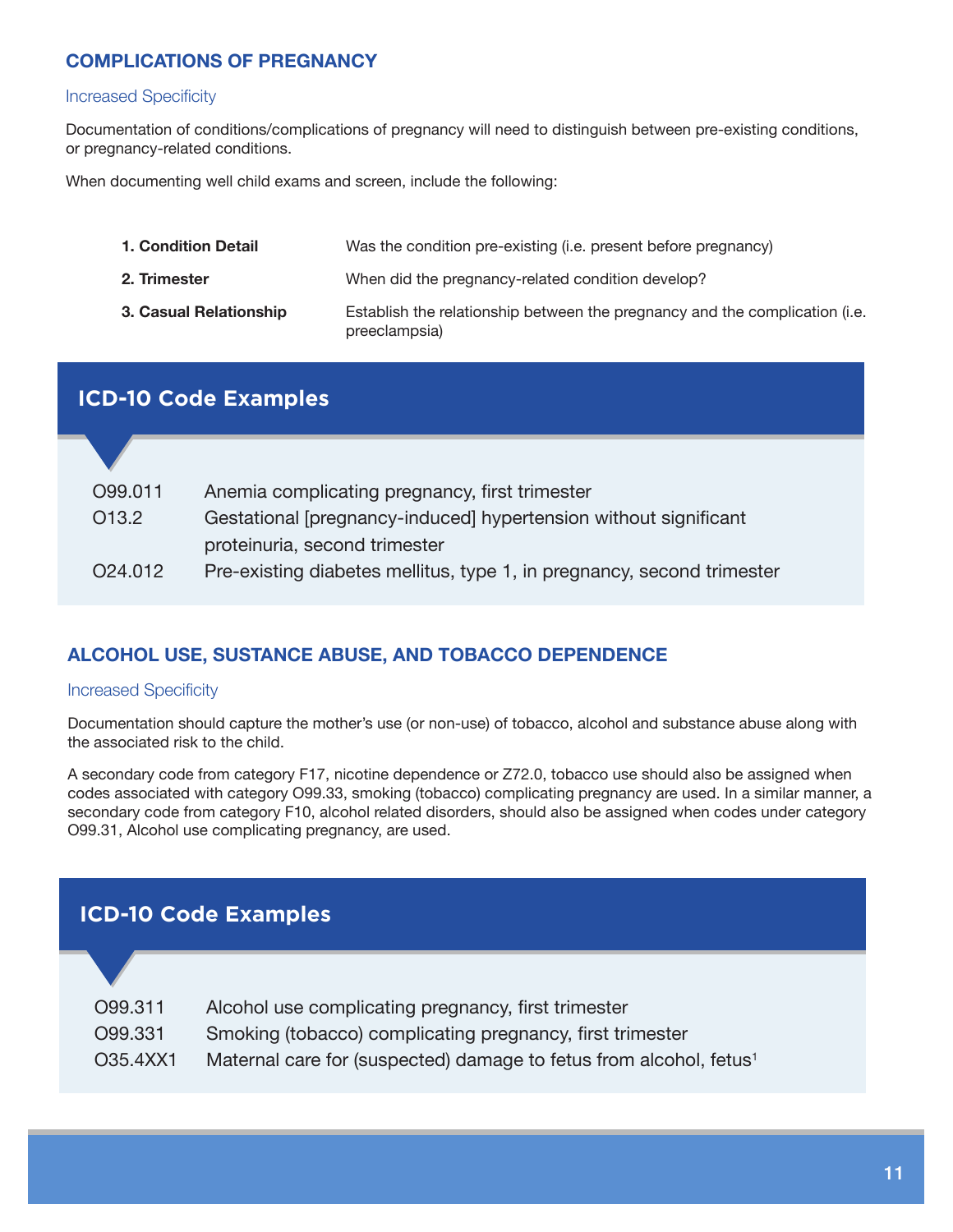# <span id="page-11-0"></span>OB/GYN Practice Clinical Scenarios

# ICD-10 Compliance Date: **October 1, 2015**

Quality clinical documentation is essential for communicating the intent of an encounter, confirming medical necessity, and providing detail to support ICD-10 code selection. In support of this objective, we have provided outpatient focused scenarios to illustrate specific ICD-10 documentation and coding nuances related to your specialty.

The following scenarios were natively coded in ICD-10-CM and ICD-9-CM. As patient history and circumstances will vary, these brief scenarios are illustrative in nature and should not be strictly interpreted or used as documentation and coding guidelines. Each scenario is selectively coded to highlight specific topics; therefore, only a subset of the relevant codes are presented.

# <span id="page-11-1"></span>**Scenario 1: Abdominal Pain & Ovarian Cyst**

#### **Scenario Details**

#### **Chief Complaint**

• Abdominal pain that will not go away and irregular menses.

#### **History**

- 21 year old female G2P1001 with RLQ abdominal pain<sup>1</sup> for the last 6 months. Pain is a dull ache.
- Reports 2 periods in the last year. Historically cycles have been regular lasting 28 30 days each. LMP was 4 months ago.
- No family history of ovarian or cervical cancer.
- $\cdot$  Patient had a benign ovarian cyst successfully removed at age 17 $^2$ .

#### **Exam**

- Abdomen is soft. RLQ is tender to palpation. No rebound tenderness<sup>3</sup> or guarding of abdomen. Bowel sounds normal in all 4 quadrants.
- Pelvic shows cervical motion tenderness and adnexal tenderness on the right.
- Mild right ovarian tenderness. No palpable ovarian or uterine enlargement.
- Urine pregnancy test is negative.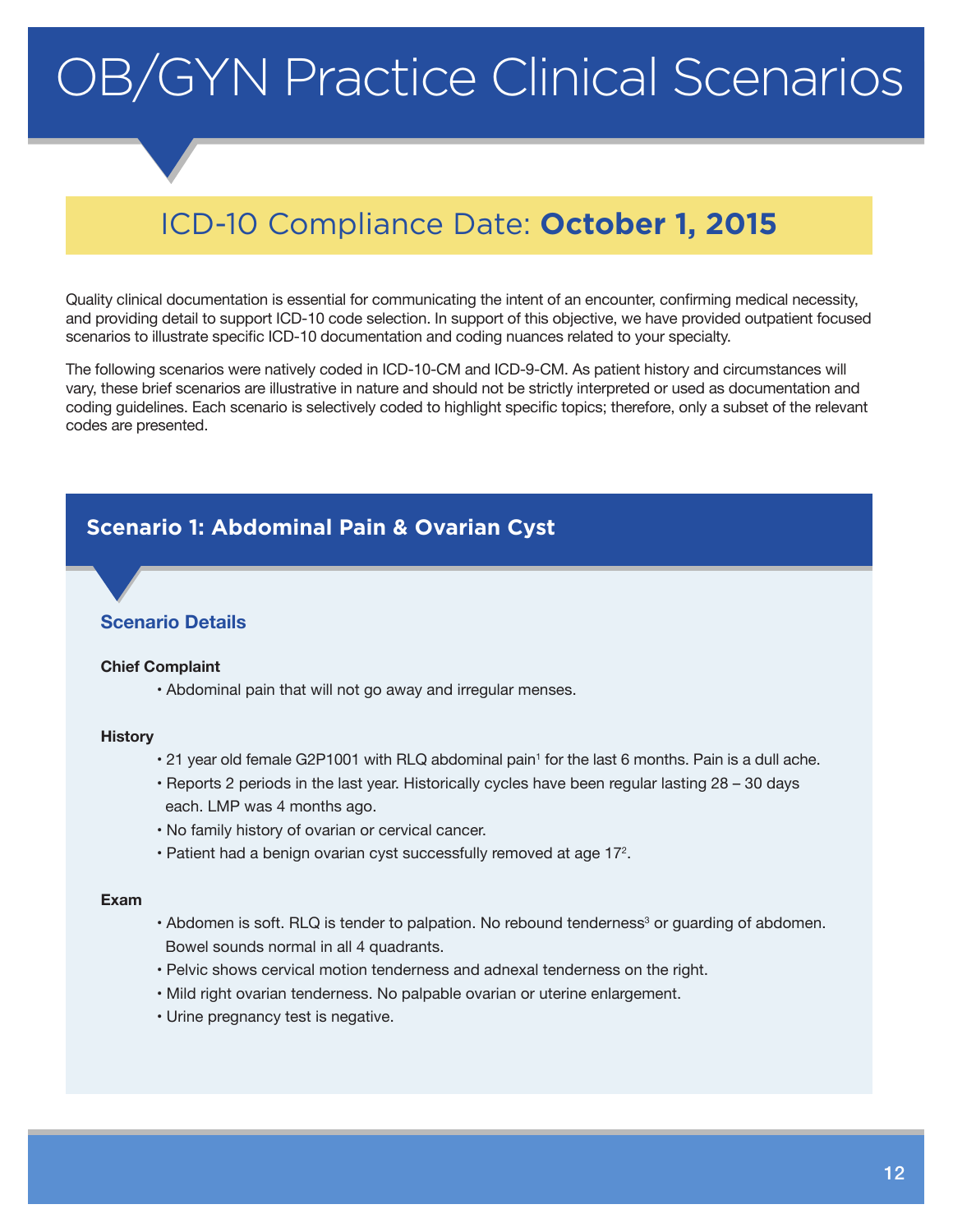#### **Assessment and Plan**

- Given patient history and clinical findings right ovarian cyst is suspected.
- Order transvaginal ultrasound to rule out ovarian cyst.
- Patient counseled on pain relief exercises. Pain Rx also given.
- Scheduled a follow-up visit in 1 week.

# Summary of ICD-10-CM Impacts

#### **Clinical Documentation**

- 1. There are separate ICD-10-CM codes for each quadrant of the abdomen when describing pain. This information needs to be captured in the note. Providing a detailed description of the pain characteristics is important as well. The documentation and context of the pain presentation will determine if additional codes are assigned, that is, if the pain is considered part of the disease process, an additional code for pain will not be listed. To address this point in the coding section we have presented both combinations (N94.89 Other specified conditions associated with female genital organs and menstrual cycle OR N92.5 Other specified irregular menstruation AND R10.31 Pain localized to other parts of lower abdomen, right lower quadrant pain).
- 2. It is important to include the patient history, as this can justify additional diagnostic testing.
- 3. In ICD-10-CM abdominal tenderness is differentiated to address the rebound characteristic with different codes.

| <b>ICD-9-CM Diagnosis Codes</b> |                                                                        | <b>ICD-10-CM Diagnosis Codes</b> |                                                                                               |
|---------------------------------|------------------------------------------------------------------------|----------------------------------|-----------------------------------------------------------------------------------------------|
| 629.89 OR                       | Other specified disorders<br>of female genital organs                  | N94.89 OR                        | Other specified conditions<br>associated with female<br>genital organs and menstrual<br>cycle |
| 626.4                           | Irregular menstrual cycle                                              | N92.5                            | Other irregular menstruation                                                                  |
| 789.03                          | Abdominal pain, right lower<br>quadrant                                | R <sub>10.31</sub>               | Pain localized to other parts<br>of lower abdomen, right<br>lower quadrant pain               |
| 789.63                          | Abdominal tenderness, right<br>lower quadrant                          | R <sub>10.813</sub>              | Right lower quadrant<br>abdominal tenderness                                                  |
| V <sub>13.29</sub>              | Personal history of other<br>genital system and obstetric<br>disorders | Z87.42                           | Personal history of other<br>diseases of the female<br>genital tract                          |

#### **Other Impacts**

- Identifying the specific area of abdominal pain is important, as some payers may deny claims with "unspecified" codes.
- Providing the patient history can justify additional diagnostic tests (such as the ultrasound here).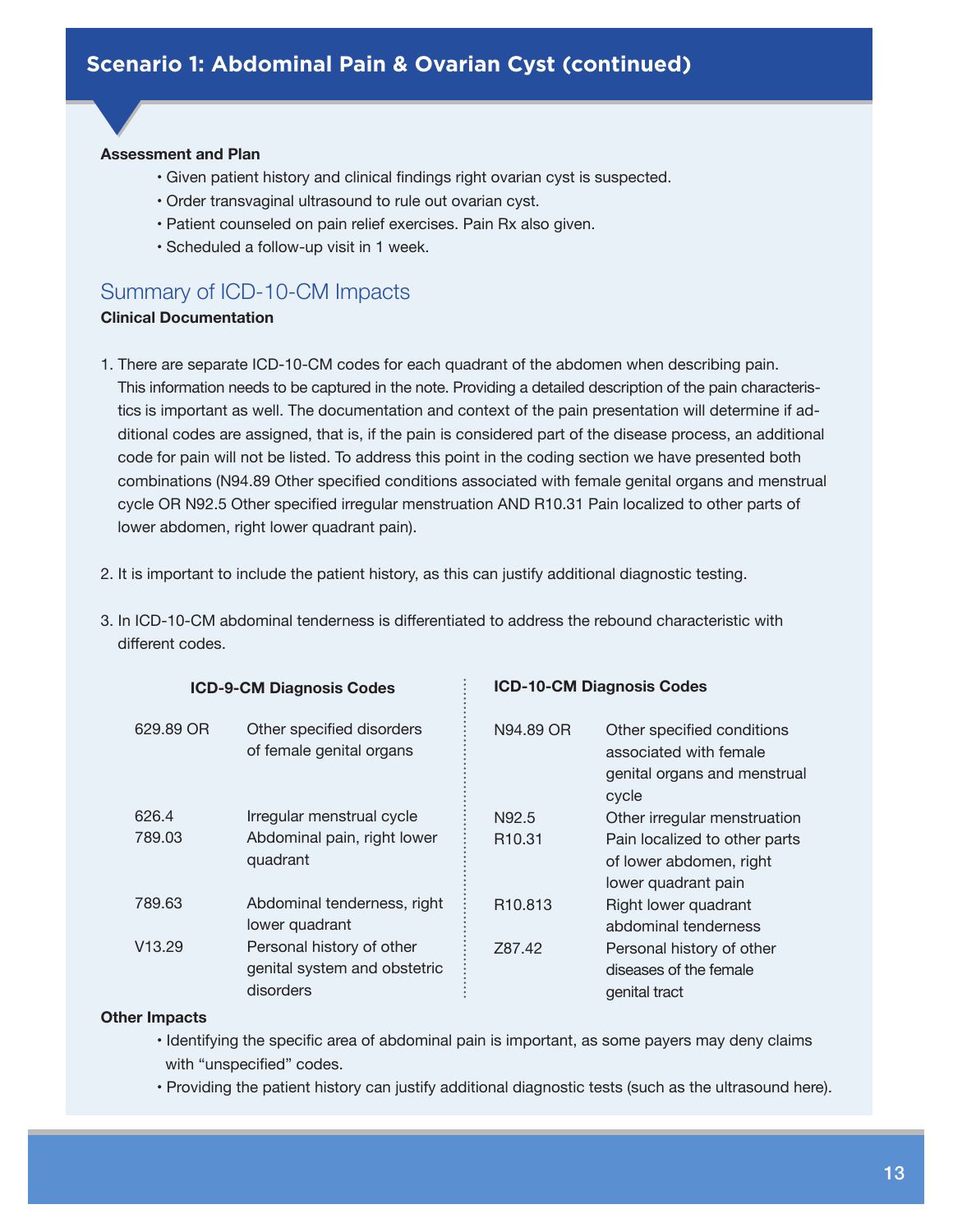## <span id="page-13-0"></span>**Scenario Details**

#### **Chief Complaint**

 $\cdot$  "I've found a lump on my left breast and I need my annual GYN exam<sup>1</sup>."

#### **History**

- 47 year old perimenopausal female. G3P3003. LMP December 20, 2013. Last Pap was normal.
- No history of STD. No family history of ovarian or cervical cancer. No significant changes over the last year.
- **Positive family history for breast cancer mother and all three sisters. Sisters are BRCA.**
- Reports finding a small lump in **left breast<sup>4</sup> .**

#### **Exam**

- Pelvic exam is normal. Pap smear performed.<sup>2</sup>
- **Left breast examined normal except for 1.5cm mass on left lower/outer quadrant5 .** Mass is tender, easily moveable, firm to touch. Axilla normal, without palpable nodes.
- Right breast normal.

#### **Assessment and Plan**

- Normal pelvic exam. Will confirm Pap results with the patient.
- Scheduled fine needle aspiration of left breast mass at the end of this week with Dr. Smith.
- Scheduled a follow-up visit in 1 week to discuss aspiration results and next steps.

## Summary of ICD-10-CM Impacts

#### **Clinical Documentation**

- 1. Note whether the encounter is for a specific issue or an annual or "general" exam. There are different diagnosis codes for each. The use of the best code may vary by payor according to what services were rendered and the insurance plan's reimbursement of a well women annual visit versus reimbursement of pelvic and/or clinical breast examinations. As per American Congress of Obstetricians and Gynecologists' guidelines, a well women exam includes both a pelvic exam as well as a clinical breast examination. The rationale for abnormal findings in this encounter is based on the presence of the breast lump.
- 2. Using ICD-9 codes, Pap smear coding may vary by payor. In some cases payors reimburse for the retrieval of the Pap smear by the physician, and the screening Pap smear at a specific frequency (e.g., every 2 years). With the new terminology associated with ICD-10-CM codes this point will need to be assessed and confirmed so correct code assignment can occur.
- 3. Like ICD-9, family history can be captured in ICD-10-CM. Capture that information as appropriate in your note. As there is a positive family history for breast cancer denoted with the three sisters identified as BRCA positive, the documentation supports the patient's susceptibility to a malignancy of the breast.
- 4. ICD-10-CM can now capture the side of the body. There are separate codes for left and right breast diagnoses. As the clinical status for this patient is not known, it does not have right versus left, e.g. solitary cyst of left breast.
- 5. It is important to describe the mass in as much detail as possible. Even though it is not possible to definitively diagnose the mass at this visit, the provider can code for symptoms and justify referral & subsequent treatment.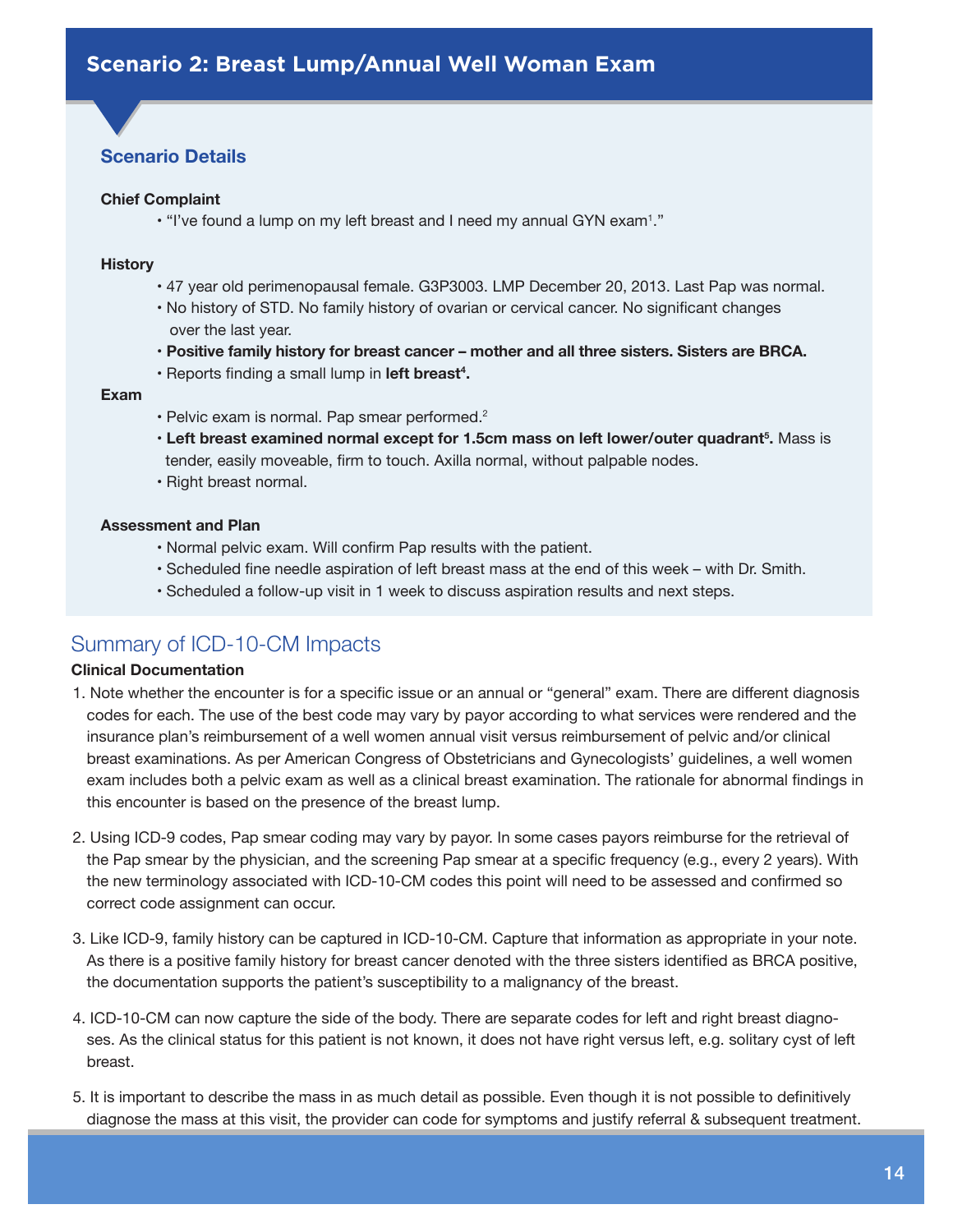# **Scenario 2: Breast Lump/Annual Well Woman Exam (continued)**

#### **Coding**

#### **ICD-9-CM Diagnosis Codes**

- 611.72 Lump or mass in breast
- V72.31 Routine gynecologic exam, with or without pap test
- V76.2 Routine screening pap test, intact cervix
- V84.01 Genetic susceptibility, malignant neoplasm breast

#### **ICD-10-CM Diagnosis Codes**

- N63 Unspecified lump in breast, which includes: nodule(s) NOS in breast
- Z01.411 Encounter for gynecological examination (general) (routine) with abnormal findings
- Z15.01 Genetic susceptibility to malignant neoplasm of breast

#### **Other Impacts**

- Providing the patient history can justify additional diagnostic tests based on the patient's risk (such as the fine needle aspiration).
- Capturing the appropriate side of the body is important, as some payers may deny claims without this information.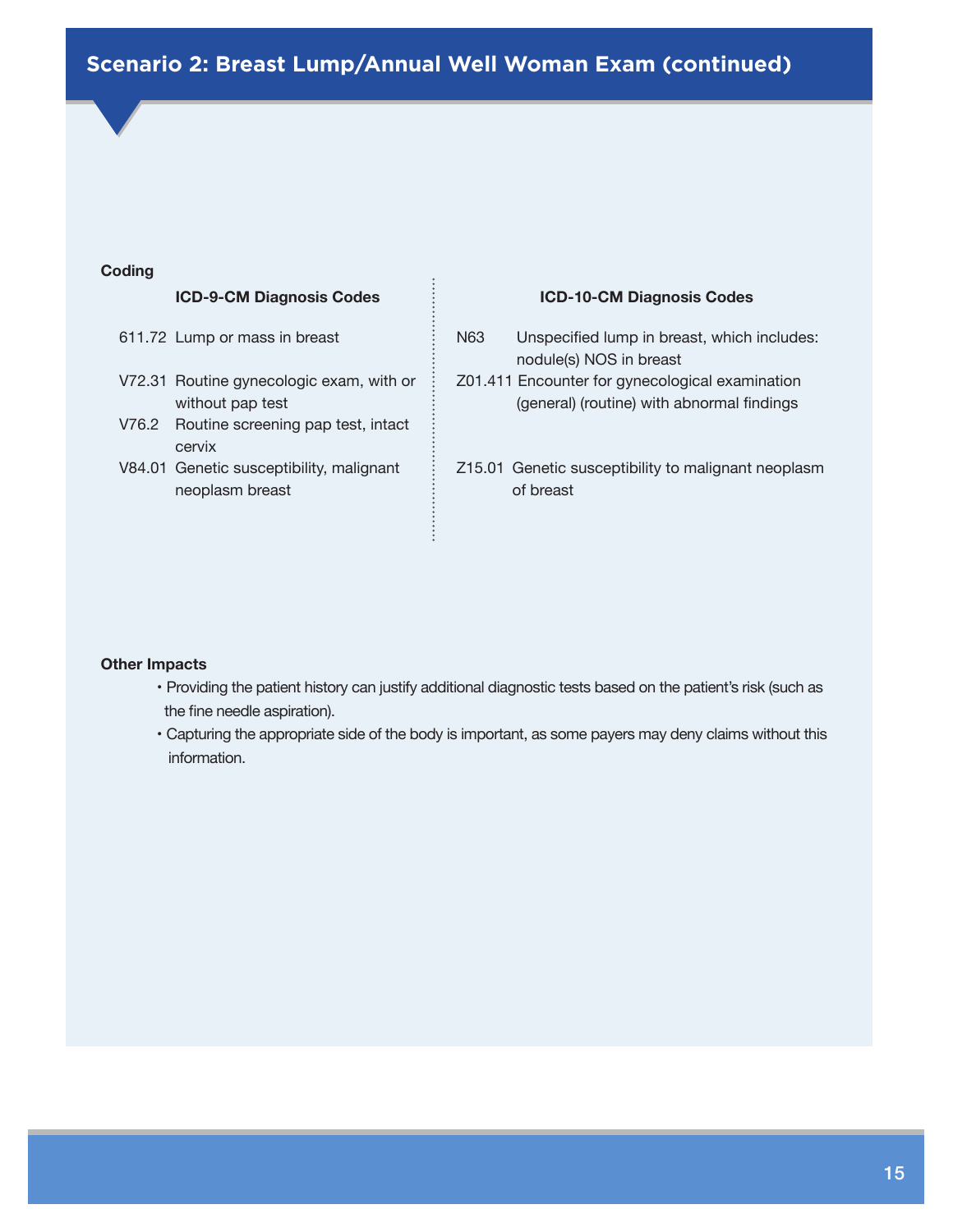## <span id="page-15-0"></span>**Scenario Details**

#### **Chief Complaint**

• Headache, nausea and vomiting x 2 over last 48 hours.

#### **History**

- 32 year nulliparous female well known to me presents today at 36 2/72 weeks gestational age for a scheduled prenatal visit. Long time history migraine headaches. In this pregnancy her BPs are ranging from 125/85 to 135/90 at previous prenatal visits. Over the past 2 days she has not been able to perform usual activities due to her symptoms.
- Reports continued fetal movement, no contractions, and no vaginal bleeding. Having her typical migraine now. Denies dizziness, LOC, tremors, seizures, epigastric or abdominal pain, muscle weakness/pain, malaise, drowsiness, pelvic cramping, dysuria, hematuria.
- Medical history and review of systems migraines with many triggers including hormonal
- changes, stress, and specific foods, otherwise no changes since last prenatal visit.
- LMP: August 2013.
- Diet and exercise: Vegan. On iron supplementation. Moderate activity 3-5 days per week.
- Allergies: sulfa drugs, penicillin (anaphylaxis noted).
- Denies tobacco, alcohol, or drug use.
- Pertinent Labs: U/A 2+ proteinuria +2 glucose.
- Family history: Mother and father living. Five siblings, four living. Family history positive for • hypertension, migraines.

#### **Exam**

- Vital Signs: BP 150/90, T 99.6°F, P 100, R 30. Wt: 157 lb., up 2 lb. from 2 weeks ago.
- Well nourished, well-groomed, A&Ox3, mood and affect calm.
- HEENT & Neck: Normal to exam.
- Respiratory: Lungs clear to auscultation. Chest examination unremarkable.
- Cardiac: S1/S2, no S3/S4, no murmurs. Rhythm is regular.
- Abdomen: Fundal height consistent with 36 weeks, single fetus, vertex and engaged; fetal weight ~ 3,000g, FHR 142 bpm.
- Musculoskeletal: Adequate muscle tone + full AROM x4. Deep tendon reflexes were 4+/4+ with sustained knee and ankle clonus.
- Extremities: Generalized edema present, 2+ bilateral edema LE. No cyanosis.
- Vaginal exam: Cervix fingertip dilated and 75% effaced. The vertex was presenting at 0 station. Membranes intact.

#### **Assessment and Plan**

- Preeclampsia.
- • Direct admit patient to Labor and Delivery unit to monitor for worsening preeclampsia or preeclampsia complications.
- • Admission orders: called and faxed to L&D unit nurse.
- • Explained treatment plan and purpose for admission to patient and husband. EMS unit requested and will transport to hospital.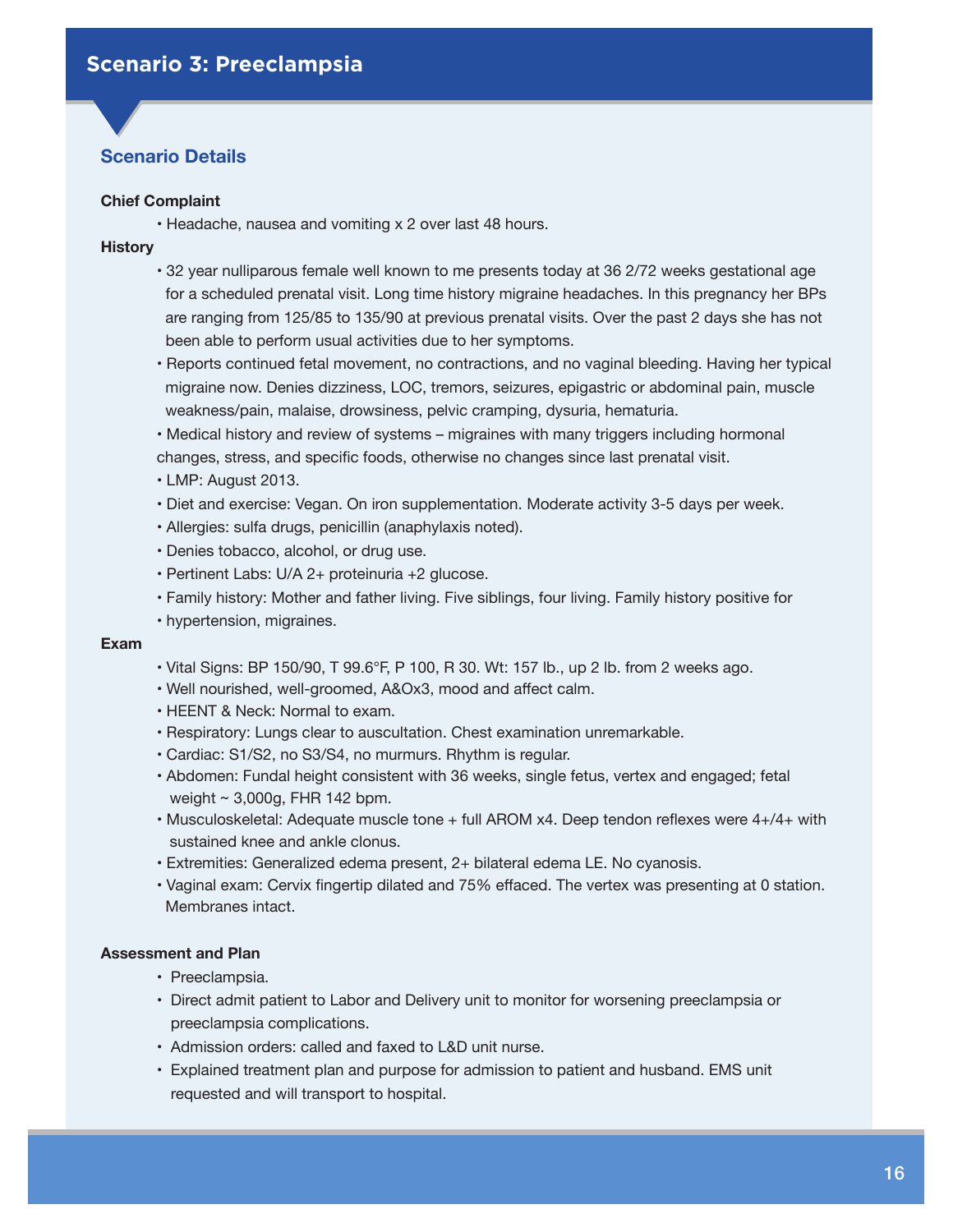# Summary of ICD-10-CM Impacts

#### **Clinical Documentation**

1. Similarly to ICD-9, ICD-10 describes preeclampsia as a complication of pregnancy which is characterized by hypertension; proteinuria and edema may also be present. ICD-10 differentiates from ICD-9 in clinical terminology to describe preeclampsia as mild to moderate, severe, or unspecified. Eclampsia is when seizures are associated with the preeclampsia condition. The HELLP syndrome is characterized as severe preeclampsia with hemolysis, elevated liver enzymes, and low platelet count.

2. ICD-10 increases the alternatives for hypertensive disorders in pregnancy (with or without the presence of proteinuria and/or edema); refer to an official ICD-10 guide for example alternatives.

3. ICD-10 provides distinct coding options for the life-threatening HELLP syndrome to be coded as both a variant or complication of preeclampsia or eclampsia. Coding options also are sensitive to timing of these conditions, reflecting that preeclampsia, eclampsia, and HELLP usually occur during the second or third trimesters of pregnancy, or sometimes after childbirth.

4. The American College of Obstetricians and Gynecologists (ACOG) published a practice guideline for pregnancy induced hypertension in 2013 which includes a revision of the criteria for preeclampsia. In this scenario, we applied the ACOG guideline and are not coding the patient's symptoms as they are considered integral to the disease process and her underlying medical condition. Also note that per ACOG guidelines, preeclampsia is no longer identified as mild, moderate, or severe, rather it is preeclampsia or preeclampsia with severe features. The new ACOG guidelines are not currently reflected in ICD-10 and therefore the previous criteria of mild, moderate and severe remains. ICD-10 codes to support ACOG guidelines will not be changed within the code set until after national implementation. In the absence of severe features, the options for codes are mild to moderate or unspecified. The ACOG guidelines document can be accessed at: www.acog.org/Resources\_And\_Publications/Task\_Force\_and\_Work\_Group\_Reports/Hypertension\_in\_Pregnancy

#### **Coding**

| <b>ICD-9-CM Diagnosis Codes</b>                                                     |        | <b>ICD-10-CM Diagnosis Codes</b>                                         |
|-------------------------------------------------------------------------------------|--------|--------------------------------------------------------------------------|
| 642.43 Mild or unspecified preeclampsia,<br>antepartum condition<br>or complication | 014.03 | Mild to moderate preeclampsia,<br>third trimester                        |
| 648.93 Pregnancy complicated by<br>conditions classified elsewhere,<br>antepartum   | O99.89 | Pregnancy, complicated by disorder of<br>specified body system           |
| 346.90 Migraine, w/o mention of<br>intractable or status migrainosus                |        | G43.909 Migraine, unspecified, not intractable w/o<br>status migrainosus |
|                                                                                     | Z3A.36 | 36 weeks gestation                                                       |

#### **Other Impacts**

No specific impact noted.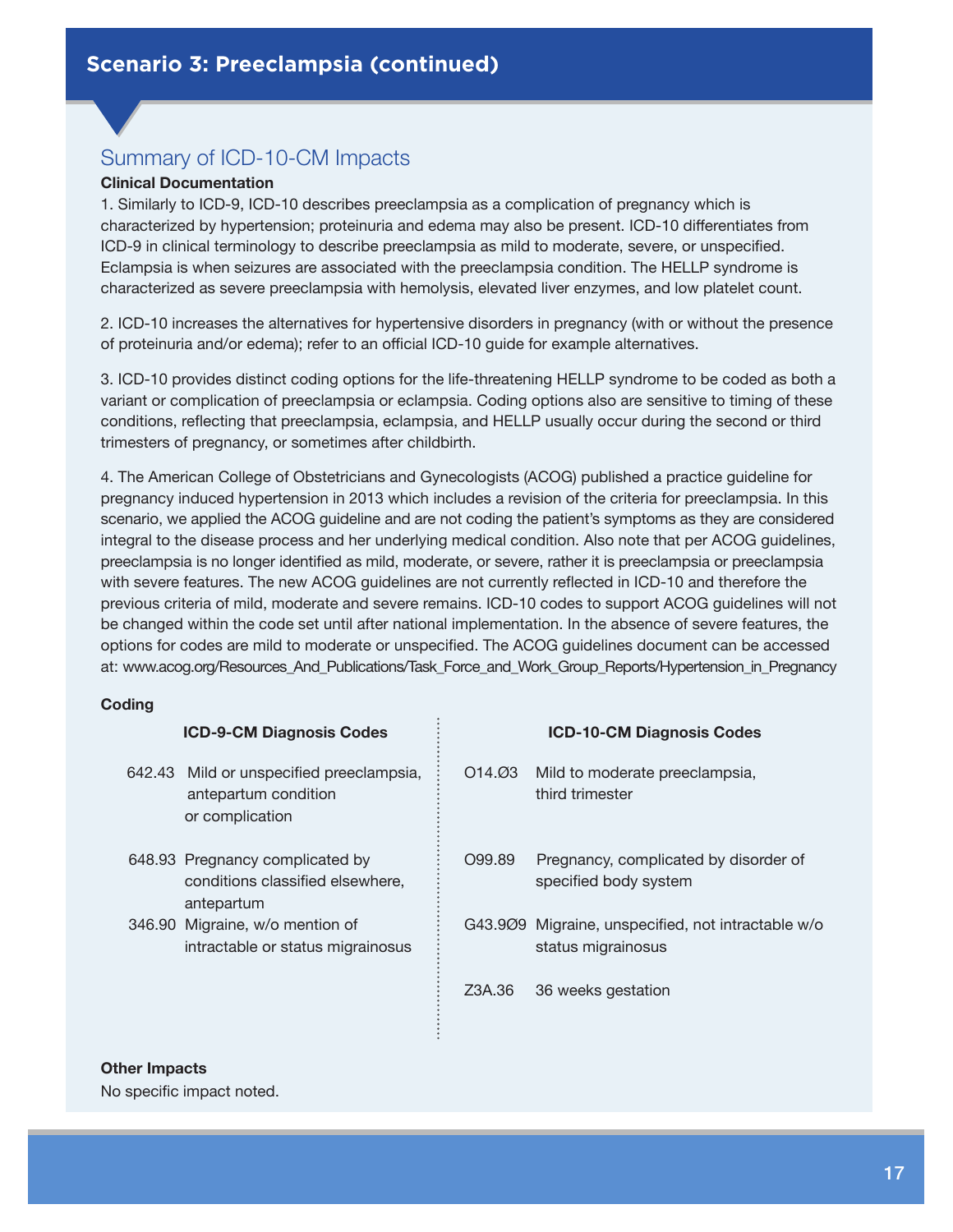## <span id="page-17-0"></span>**Scenario Details**

#### **Chief Complaint**

• Vaginal discharge with odor x 1 week.

#### **History**

- 28 year female, established patient, presents complaining of a thin, grayish-white vaginal discharge with a noticeable fishy smell accompanied by vulvar itching. She first noticed symptoms about 1 ½ weeks ago. Patient states she tried to self-treat using an over-the-counter yeast preparation approximately 1 week ago without relief of symptoms. She denies any history of similar symptoms in the past.
- • LMP: occurred 2 weeks ago, normal cycle for her. Last PAP exam 8 months ago, normal. No previous mammograms.
- • Social history: Physically active. She is in a new monogamous relationship with male partner x 5 weeks, sexually active with protection. Denies history of STIs. Admits to frequent douching and bubble baths.
- • Immunizations: not immunized for HPV.
- No tobacco, alcohol, or other drug use.
- Review of systems negative except as noted above.

#### **Exam**

- • Vital Signs: BP 128/64, T 98.7°F, Ht. 63 in. Wt. 108 lbs.
- • Well-groomed, A&Ox3.
- • Pelvic: External exam-vulvar redness, no vulvar edema and no adherent white clumps present; Speculum exam – vaginal walls pink, cervix intact, closed os, thin gray and foul smelling discharge noted in vaginal canal. Swab specimen obtained for microscopy exam. Bimanual exam – no pelvic tenderness, uterus smooth, uterus and adnexa are normal in size, ovaries not palpable.
- Labs in office: Urine hCG Negative; wet prep Positive whiff test, clue cells and leukocytes present; negative for yeast; vaginal pH elevated.

#### **Assessment & Plan**

- Bacterial vaginosis.
- Prescribed 7-day metronidazole.
- Discussed and administered HPV vaccine in office today.
- • Provided vaginal hygiene pamphlet. Instructed patient to avoid douching and use of bubble bath products. Refrain from intercourse for one week after starting metronidazole. Other activities as normal.